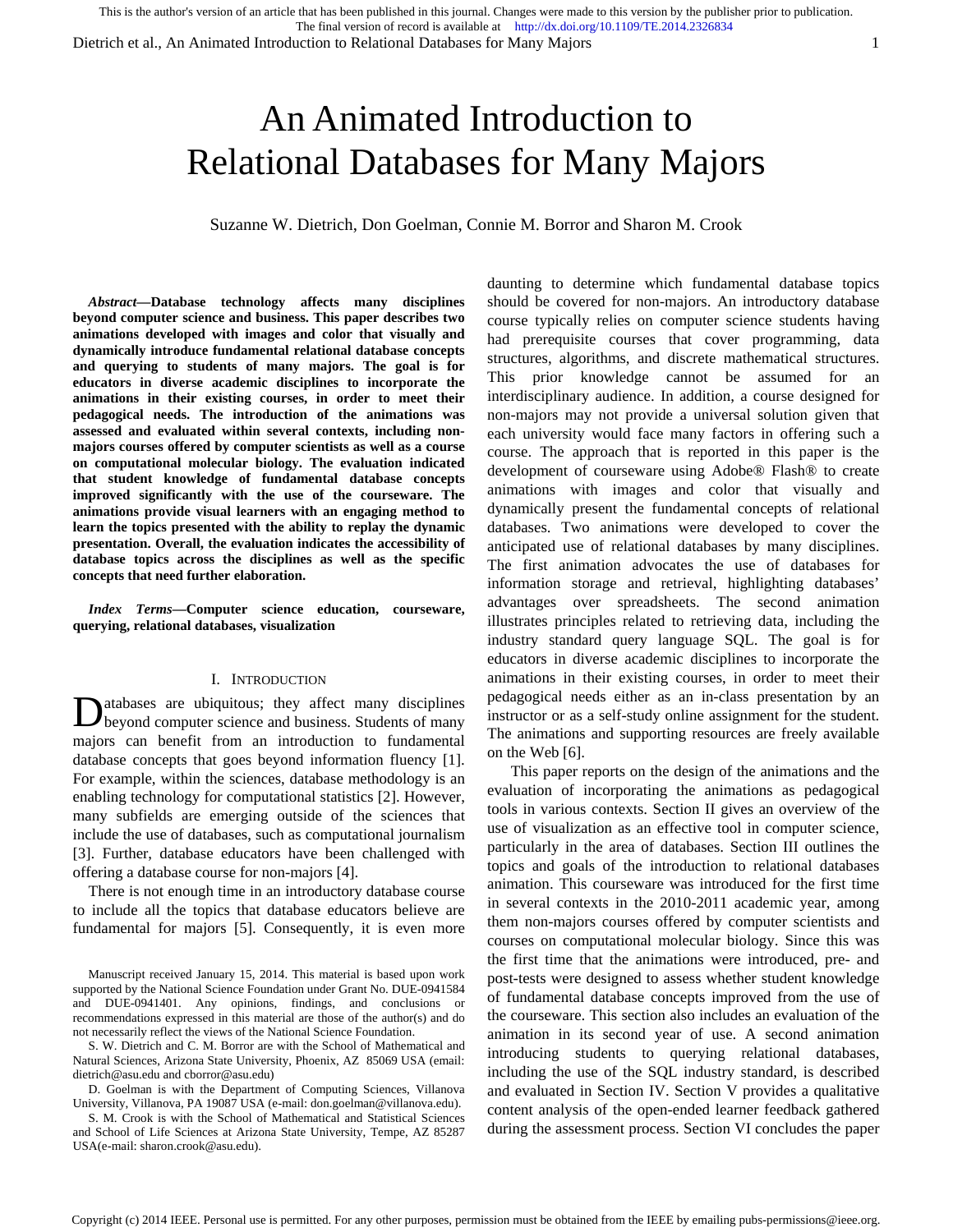The final version of record is available at http://dx.doi.org/10.1109/TE.2014.2326834

Dietrich et al., An Animated Introduction to Relational Databases for Many Majors 2

with a discussion of this initial study and plans for future work.

#### II. VISUALIZATION AS AN EFFECTIVE PEDAGOGICAL TOOL

The current research was influenced by prior work on the topic by the authors and others. The incorporation of visual learning [7] and animation [8] has been encouraged for years, especially in the science, technology, engineering, and mathematics (STEM) disciplines, to enhance learning and to engage student interest. The book [9] supports the effectiveness of animations to assist student learning. In particular, it indicates that illustrated text has positive effects on learning and that the dynamic visualization of ideas can enhance cognitive meaning. Indeed, Robert Gagné, a renowned contributor to instructional design, insists that pedagogical media must be interactive [10]. In computer science, program animation was found to improve the learning of average students by "enabling them to build concrete mental models" [11]. There have also been efforts in visualizing various algorithms [12] and animations that introduce multiple computer science topics [13]; however, the topic of databases is not one of those presented.

A variety of database courseware is available [14] for majors. One example is the WinRDBI educational tool [15], [16] that evaluates both formal relational query languages (relational algebra and relational calculus) and SQL over a common database instance. There are also intelligent tutoring systems, such as DB-Suite [17] (that includes SQL-Tutor), NORMIT, and KERMIT; these cover SQL, normalization, and Entity Relationship diagrams, respectively. ADVICE [18] is an educational system supporting exercises with automated correctness checking that covers a majority of the topics in a database course for majors. The most closely related database courseware is the Animated DataBase Courseware (ADbC) project [19], [20]. However, the audience for ADbC consists of computer science or business majors enrolled in a database course. ADbC provides examples of in-depth database concepts using a Web-based graphical user interface implemented in Java (but not animation per se) to walk a student through a particular technical concept meant for majors only. The above database educational software targets majors. Typically these are more complex tools that educators use to enhance learning after having first presented the concepts in class. This approach is in strong contrast to the objective of the animation courseware presented in this paper, which is meant to be the methodology used to introduce students, especially those with no prior background, to the fundamental concepts of databases. It is important to note that in their database courses for majors the authors now also use the animations to introduce the concepts, and then incorporate some of the abovementioned tools to provide interactive learning of the more detailed concepts.

Additional research on animation and visualization indicate that its use can improve how quickly students learn or provide additional motivation to learn [21]. Also, research on visualization strongly encourages the use of an active learning activity to further engage learners [22], [23]. Consequently, the incorporation of the animations in this research involved the use of cooperative learning activities to reinforce the learning objectives. As described in Section V, learner feedback supported both the benefits of the visual approach for motivation as well as the practice of the concepts through active learning.

#### III. ANIMATION 1: INTRODUCTION TO DATABASES

# *A. Overview*

The choice of topics for the animation that introduces databases was strongly motivated by the research literature [4], [24] and by the student's intuition of spreadsheets. Therefore, the underlying theme selected for the animation is based on explaining some potential shortcomings of a spreadsheet, and how relational databases can avoid those issues. In this context, the term "spreadsheet" refers to a nonnormalized table, which may be vulnerable to redundancy and anomalies. The final design of the animation was the result of an iterative process, which was substantially influenced by experience in teaching the concepts and feedback from the visualization of the animation as it was developed.

Table I shows the order of topics included in the animation, along with a brief description. After showing the ubiquity of data, the animation relies on students' intuitive understanding of data storage in a spreadsheet. It shows how a spreadsheet can easily answer some types of questions, but other types of ad hoc questions require a copy of the data to be made for further manipulation. When a spreadsheet stores repeated information, there are some problems, known as "anomalies," that occur when data are inserted, updated, or deleted. The concept of a database is introduced as providing efficient shared access to persistent, related data, with a single copy of the data and no unnecessary repetition. The original spreadsheet is then broken down into smaller parts, representing separate concepts. (In order to provide a gentler introduction to a diverse audience, the relevant technical terms, *decomposition* and *normalization*, are not used in the animation.) Relations are introduced as these smaller spreadsheets that do not suffer from the anomalies of the larger one. The concepts of primary and foreign keys are presented as a way to identify data uniquely, and to relate the rows in different tables so as to answer queries; this is illustrated by an example.

### *B. Assessment*

The animation was introduced into various non-major settings in two universities: a technology-based course for non-majors (CST), a database course for non-majors (DB0), and a computational molecular biology course (BIO). Table II provides an overview of the topics covered in each course. Both the CST and DB0 had no prerequisites, whereas the prerequisite for the BIO junior-level course was one semester of calculus. In the CST course, the instructor presented the animation during class after covering Excel to explain the difference between spreadsheets and databases, as well as to introduce relational databases and querying before starting coverage of databases using Access as a tool. Another class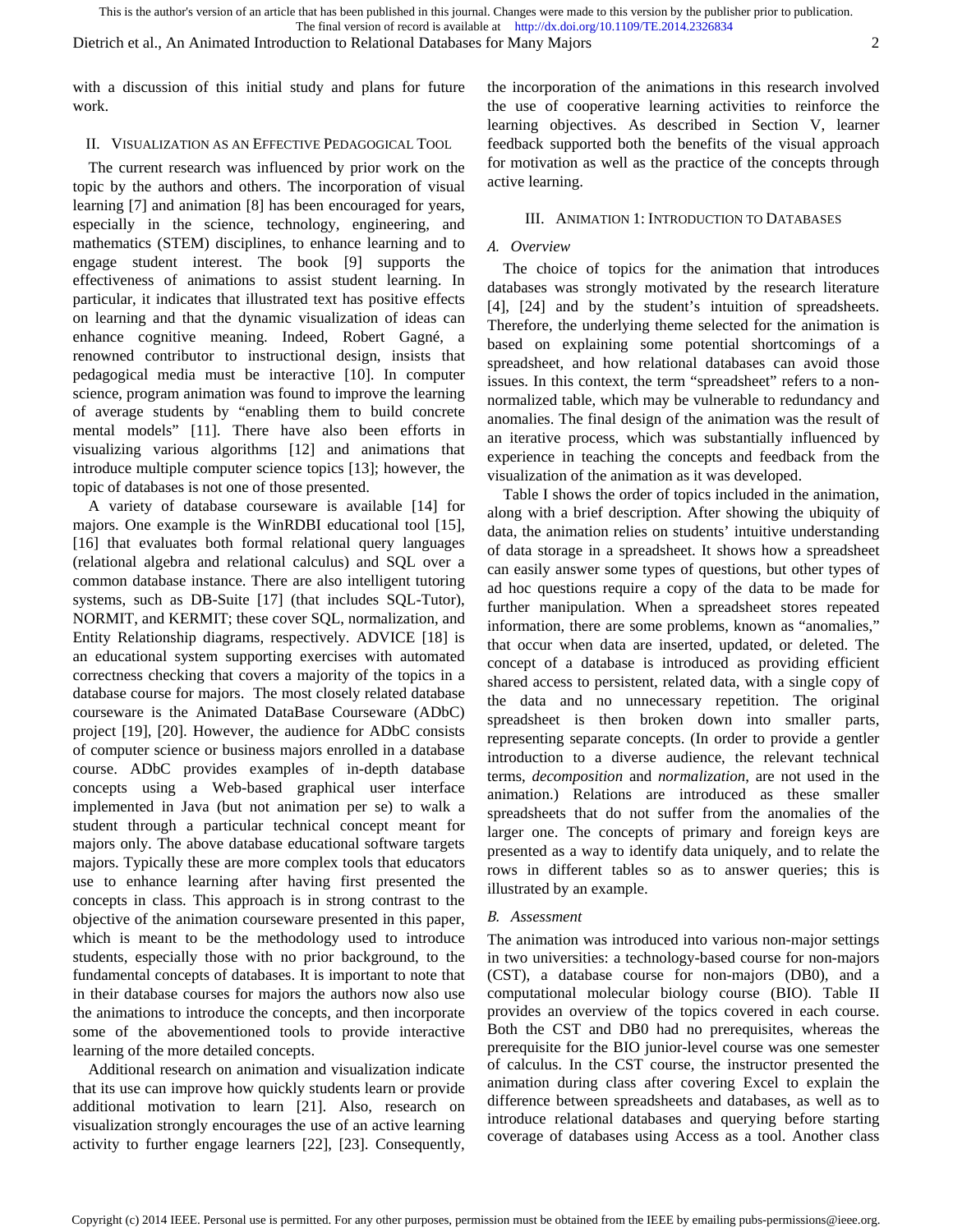Dietrich et al., An Animated Introduction to Relational Databases for Many Majors 3

| TOPICS FOR INTRODUCTION TO DATABASES ANIMATION |                                                                                                                  |  |  |
|------------------------------------------------|------------------------------------------------------------------------------------------------------------------|--|--|
| Topic                                          | Description                                                                                                      |  |  |
| Data                                           | An overview of how data are used in our everyday<br>lives.                                                       |  |  |
| Spreadsheet                                    | An introduction to how data are stored using a<br>spreadsheet.                                                   |  |  |
| <b>Ouestions</b>                               | Examples of asking questions over data stored in a<br>spreadsheet.                                               |  |  |
| Anomalies                                      | An introduction to some problems that may occur<br>when using a spreadsheet to store data.                       |  |  |
| Database                                       | What is a database?                                                                                              |  |  |
| <b>Breakdown</b>                               | Illustrates how data from a spreadsheet can be broken<br>down into several parts to avoid anomalies.             |  |  |
| <b>Relations</b>                               | What is a relation?                                                                                              |  |  |
| Keys                                           | An introduction to primary and foreign keys, and how<br>a database uses them to identify and relate information. |  |  |
| <b>Oueries</b>                                 | A brief introduction to asking questions over a<br>database.                                                     |  |  |

TABLE I

was devoted to discussing the topics introduced, using a cooperative, in-class exercise. In the DB0 course, the advantage of relational databases over alternate strategies was illustrated quite early. The instructor presented the animation in class and reinforced the coverage with the publisher's PowerPoint slides [24], as well as a cooperative in-class exercise. In the BIO course, the animation replaced a static PowerPoint presentation that introduced terminology and concepts related to database management systems and relational databases. A cooperative, in-class exercise reinforced these topics, then further class time was used to discuss the use of databases in archiving and sharing molecular biology data. In all courses, the animation was made available to students on a course management system, and they were strongly encouraged to review the animation at their own pace to support a graded assignment and exam questions.

Pre- and post-assessments were designed to assess the topics covered by the animation: spreadsheet anomalies, the absence of anomalies in a set of normalized tables, the identification of primary keys, the recognition of foreign keys, and the identification of data and relationships for answering queries. Table III summarizes the topics and concepts assessed. For spreadsheet anomalies in questions 1 through 5, students were asked to determine redundant data in the spreadsheet and whether an insert, update, or delete operation changes an existing row, changes multiple rows, results in a loss of information, or cannot be represented. Given a breakdown of the larger sheet into three smaller spreadsheets, questions 6 through 9 prompted students to identify which of the smaller spreadsheets would need to be revised to handle the same four operations from questions 2 through 5. Questions 10 through 12 asked students to identify primary keys for each spreadsheet by asking which columns or combination of columns would always identify a unique row in the spreadsheet, even if the data in the cells change. Two of the spreadsheets had a simple primary key consisting of a single attribute, and the third sheet had a composite primary key consisting of the combination of two attributes. Questions

TABLE II COURSE AND TOPIC OVERVIEW Course Topic Overview BIO Molecular biology databases, genetic sequence alignment, phylogenetic reconstruction, gene prediction CST Networks and how the internet works, XML (with DTD), Excel, Intro to DB and Querying, XHTML DB0 Motivation for relational databases; terminology; referential integrity; SQL DDL and queries; MS-Access; QBE; the E-R model

13 through 15 covered the determination of foreign keys, if any, for each spreadsheet, by asking which columns or combination of columns refer to values that uniquely identify a row in another spreadsheet. The remainder of the questions, 16 through 20, asked students to indicate which spreadsheets were needed to answer various types of questions, including average, count, select, and join.

The pre- and post-tests consisted of the 20 questions outlined in Table III. However, the order of the questions within the topics and the order of the choices for each question were different with the exception of the first question, which asked students to identify the redundant data in the spreadsheet. This identification is important for answering questions 2 through 5 on anomalies. Both tests had enterprises that represented two entities and a many-to-many relationship between these entities, which is similar to the example presented in the animation itself. The mapping of question numbers to topic concepts shown in Table III provides a framework for the following evaluation of the gathered assessment data.

# *C. Evaluation*

The animation was introduced in two successive years into a diverse set of courses at two institutions. In both years, the scores on the pre-assessment and post-assessment instruments were on a scale of 0 to 20 and covered the same topics.

|                | TABLE III<br>ASSESSMENT QUESTIONS FOR INTRODUCTION TO DATABASES |              |  |  |
|----------------|-----------------------------------------------------------------|--------------|--|--|
| Question       | Topic<br>Concept                                                |              |  |  |
| 1              | Identify redundant data                                         |              |  |  |
| $\overline{c}$ | No anomaly [Update: single row]                                 | Spreadsheet  |  |  |
| $\overline{3}$ | Insert                                                          | Anomalies    |  |  |
| 4              | Update: multiple rows                                           | (SA)         |  |  |
| 5              | Delete                                                          |              |  |  |
| 6              | No anomaly [Update: single row]                                 | Database     |  |  |
| 7              | Insert                                                          | Anomalies:   |  |  |
| 8              | Update: multiple rows                                           | None         |  |  |
| 9              | Delete                                                          | (DA)         |  |  |
| 10             | Simple                                                          | Identify     |  |  |
| 11             | Simple                                                          | Primary Keys |  |  |
| 12             | Composite                                                       | (PK)         |  |  |
| 13             | None                                                            | Identify     |  |  |
| 14             | None                                                            | Foreign Keys |  |  |
| 15             | Composite                                                       | (FK)         |  |  |
| 16             | Count                                                           | Identify     |  |  |
| 17             | Select                                                          | Data for     |  |  |
| 18             | Join                                                            | Query        |  |  |
| 19             | $\left( QU\right)$<br>Average                                   |              |  |  |
| 20             | Select                                                          |              |  |  |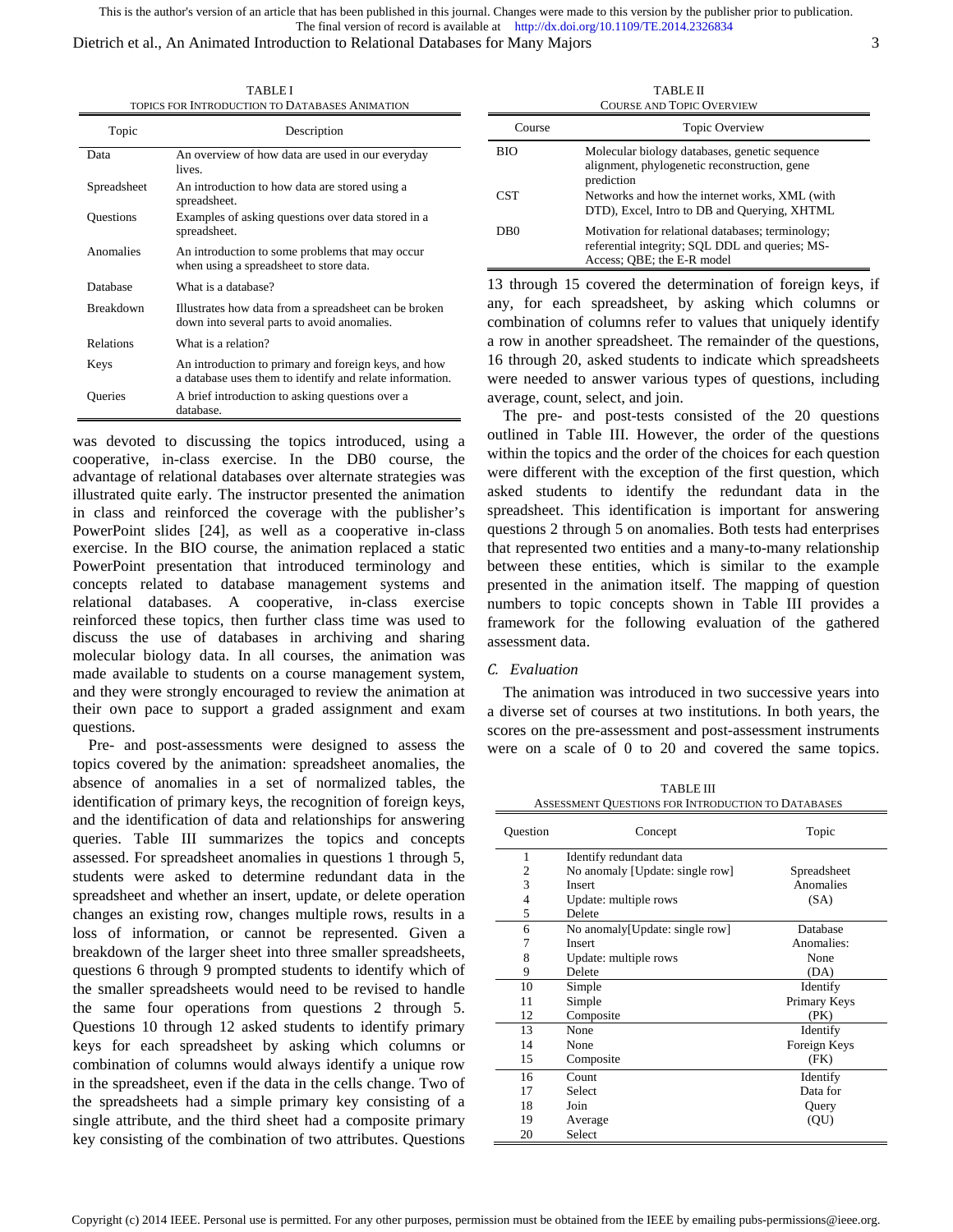Dietrich et al., An Animated Introduction to Relational Databases for Many Majors 4

However, the instrument was refined in the second year, from a multiple-answer paradigm to straightforward multiple-choice questions, considered effective at assessing student learning and comprehension [25]. The results are therefore presented by year.

The evaluation of the animations followed Human Subjects protocols, so the results shown in aggregate are for students agreeing to participate in the study - almost all of them. The fact that opportunities for gathering assessment data over the two-year period relied on course scheduling and sabbatical constraints at two universities had the effect of reducing subject numbers for the second year.

### *Year 1*

 Table IV summarizes the pre- and post-assessment information gathered. The pre-assessment and post-assessment instruments were administered in the course offerings, and the post-test was a graded in-class exercise. The column labeled "n" provides the number of students participating in the study in each class. Since there were two sections of the databases for non-majors course (DB0) offered by the same instructor in each of two semesters, a decision was made to use the animation in just one offering, so as to gather some additional information in this initial assessment of the animation. The N suffix represents the section in which only traditional teaching methods were used, i.e., the control group, and the Y suffix represents the introduction of the animation, i.e., the treatment group. When registering for the course, students were unaware of the experiment and chose which DB0 section to attend based on the day and time that the course was offered. The mean pre-total and post-total scores are given, with the associated p-value for a paired analysis of the pre- and postscores by student. The hypothesis of interest is whether the student post-scores are significantly higher than student prescores. The small p-values indicate that for each class the improvement of the mean post-score over the mean pre-score is statistically significant. Note that prior experience was not explicitly accounted for in the design of this study. However, conducting an analysis on the differences between pre- and post-scores by student (i.e., paired data), minimizes the effect of each student's individual ability on the results.

 An examination of the control and treatment groups in DB0 is also warranted. In the Fall 2010 semester, Table IV shows that the treatment group outperformed the control group. However, in the Spring 2011 semester, the control group outperformed the treatment group. A two-sample t-test for independent samples was performed to compare the

TABLE IV INTRODUCTION TO DATABASES YEAR 1 ASSESSMENT OVERVIEW

| Course           | n   | Semester  | Label              | Pre<br>(Mean) | Post<br>(Mean) | p-value<br>(paired<br>t-test) |
|------------------|-----|-----------|--------------------|---------------|----------------|-------------------------------|
| <b>BIO</b>       | 32  | Spring    | BIOS <sub>11</sub> | 14.281        | 15.016         | 0.051                         |
| <b>CST</b>       | 11  | Fall      | CSTF <sub>10</sub> | 12.318        | 13.455         | 0.014                         |
| D <sub>B</sub> 0 | 14  | Fall      | DB0F10N            | 12.607        | 16.250         | 0.000                         |
|                  | 17  | Fall      | DB0F10Y            | 13.735        | 16.912         | 0.000                         |
|                  | 22  | Spring    | DB0S11N            | 12.841        | 17.182         | 0.000                         |
|                  | 22  | Spring    | DB0S11Y            | 12.727        | 15.977         | 0.000                         |
| A11              | 118 | 2010-2011 |                    | 13.260        | 15.837         | 0.000                         |





performance of the control and treatment groups within each semester (e.g., Test 1: DB0F10N vs. DB0F10Y; Test 2: DB0S11N vs. DB0S11Y). Each test indicated no statistical significance in the difference of the means of these groups. Based on the results discussed in [21], this result is not uncommon. The introduction of animations itself does not necessarily improve learning but may provide additional motivation to learn. In addition, an examination of the composition of the students in these Spring semester courses shows that the control section included mathematics and engineering majors, as well as some students who later declared computer science as a major. The treatment section, on the other hand, included several students who withdrew from the course.

 These initial evaluation results, illustrating the statistical significance of the rise from mean pre-score to mean postscore for each class, are encouraging, and further examination of the results prove interesting. The average scores for the preand post-assessment questions were broken down by animation topic, as shown in Fig. 1. Overall, the chart visually shows the improvement from the pre- to the post-tests. By and large, all of the charts strikingly illustrate the same ranking of student performance on the group of topics from highest to lowest: Querying, Database Anomalies (None), Spreadsheet Anomalies, Primary Key, and Foreign Key. This is a significant result of the assessment process, in that it provides valuable insight for database educators. Students of many majors can identify the tables required for answering a query (QU) and the tables that are modified for an insert, update, or delete operation on the database (DA). The identification of anomalies in a non-normalized spreadsheet was somewhat problematic. The concepts of primary and foreign keys appear to be the most difficult for students.

### *Year 2*

Copyright (c) 2014 IEEE. Personal use is permitted. For any other purposes, permission must be obtained from the IEEE by emailing pubs-permissions@ieee.org.

Table V summarizes the pre- and post-assessment results for the second year, which consisted of one offering of CST and two offerings of DB0, one section per semester. Table V provides the mean pre- and post-exam scores per class for the multiple-choice assessment. The p-values for a paired t-test are also given. Again, the hypothesis of interest is whether the student post-scores are significantly higher than student pre-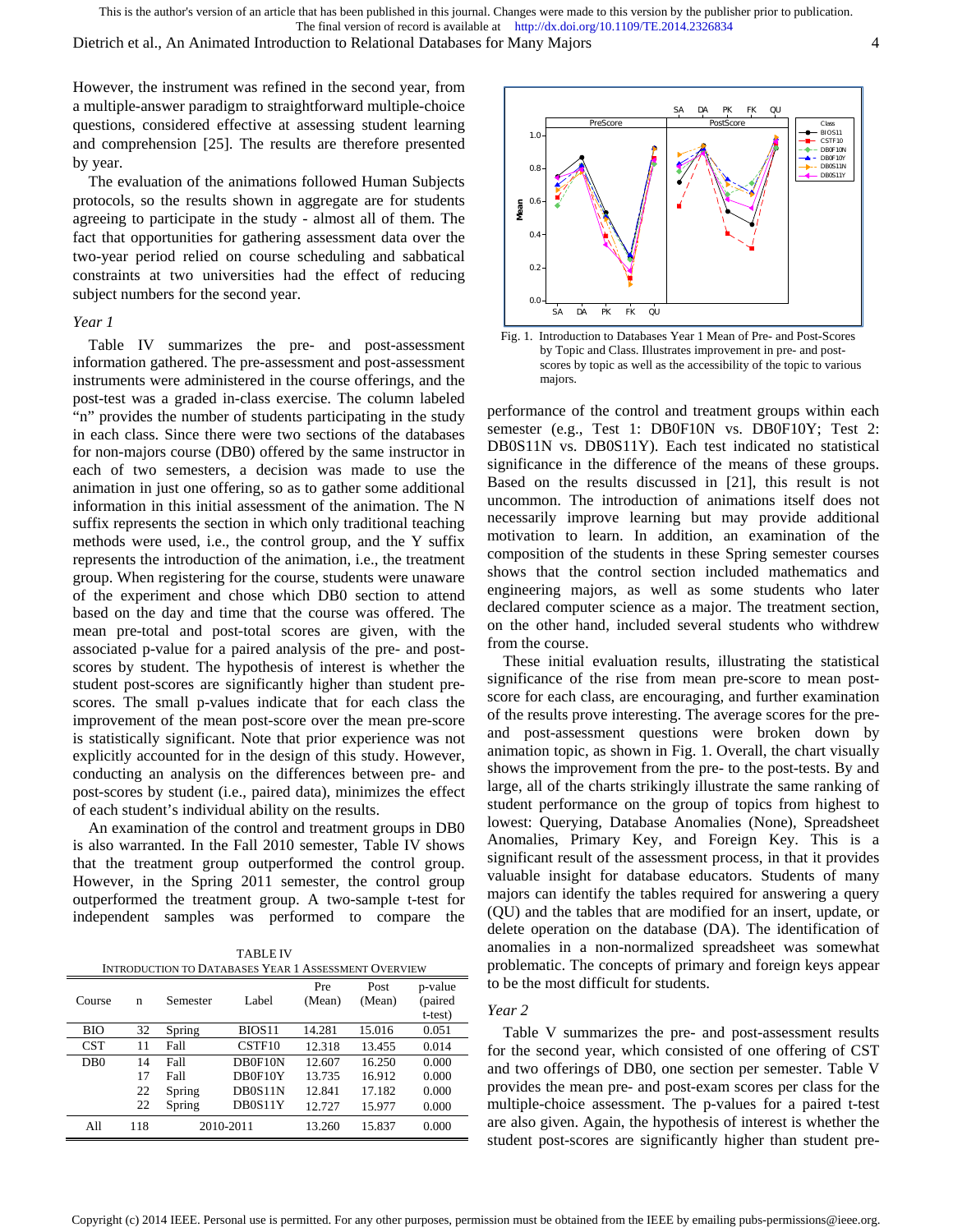Dietrich et al., An Animated Introduction to Relational Databases for Many Majors 5

| <b>TABLE V</b>   |                                                      |                |                         |                  |                  |                               |
|------------------|------------------------------------------------------|----------------|-------------------------|------------------|------------------|-------------------------------|
|                  | INTRODUCTION TO DATABASES YEAR 2 ASSESSMENT OVERVIEW |                |                         |                  |                  |                               |
| Course           | n                                                    | Semester       | Label                   | Pre<br>(Mean)    | Post<br>(Mean)   | p-value<br>(paired<br>t-test) |
| <b>CST</b>       | 9                                                    | Fall           | CSTF11                  | 12.778           | 16.000           | 0.001                         |
| D <sub>B</sub> 0 | 13<br>10                                             | Fall<br>Spring | <b>DB0F11</b><br>DB0S12 | 14.385<br>15.583 | 18.308<br>18.333 | 0.000<br>0.000                |
| All              | 32                                                   | 2011-2012      |                         | 14.371           | 17.600           | 0.000                         |

scores. Here, too, the small p-values indicate that for each class the improvement of the mean post-score over the mean pre-score is statistically significant.

A similar breakdown of the mean pre- and post-assessment question scores by topic and class is shown in Fig. 2. For the most part, this chart has a similar shape to that of Year 1 (Fig. 1). Both figures show the same ranking in difficulty of the animation topics from highest to lowest: Querying (QU), Database Anomalies (DA), Spreadsheet Anomalies (SA), Primary Key (PK), and Foreign Key (FK).



Fig. 2. Introduction to Databases Year 2 Mean of Pre- and Post-Scores by Topic and Class. Illustrates similarity to Year 1 results with same ranking in difficulty of the animation topics.

#### IV. ANIMATION 2: INTRODUCTION TO QUERYING

Databases provide for efficient storage and retrieval of data. The second animation emphasizes the retrieval through the use of queries. The ultimate goal is to help students understand the logic and concepts of retrievals and to apply them using the industry-standard query language SQL. Therefore, based on years of teaching experience and related literature [5], [24], topics, among them set operations and relational algebra, were chosen to explain the foundation of SQL. These topics are introduced in a visual and user-friendly approach so that students can understand how SQL works. This design was also the result of an iterative process that included feedback from the visualization of the animation as it developed.

#### *A. Overview*

Table VI shows the sequence of topics for the querying animation. Initially, the animation reviews the primary and foreign key relationships between the tables that are used to assist in the querying process. The coverage starts by considering the design of the query at a higher level, similar to the QBE panel provided by the MS-Access desktop database.

|             | <b>TABLE VI</b><br><b>INTRODUCTION TO QUERYING ANIMATION TOPICS</b>        |
|-------------|----------------------------------------------------------------------------|
|             |                                                                            |
| Topic       | Description                                                                |
| Query       | Motivation to identify data and relationships.                             |
| <b>Sets</b> | Common set operators.                                                      |
| Filtering   | Operations to horizontally and vertically filter data.                     |
| Joining     | More ways of combining tables of data that require a<br>form of filtering. |
| SOL         | Introduction to querying using SQL.                                        |

The first step is to identify the tables needed to answer a query; the next step is to combine the tables correctly to get the answer. The possible operations on the data provide the sequence of topics leading up to the coverage of SQL. Specifically, the common set operations of union, intersection, and negation are visualized as a method for combining data in the tables. Additional operations on the data can include filtering the data to choose only some rows or columns. The terms horizontal and vertical filtering provide a gentle introduction to the select and project operators of relational algebra. The join operator is then introduced as a Cartesian product followed by a horizontal filtering of the result, which is usually based on the primary-foreign key relationships between the tables. With this foundation, the animation introduces the basic select-from-where statement of SQL with a step-by-step construction of an SQL textual query with the corresponding visual QBE design.

# *B. Assessment*

Pre- and post-test multiple-choice assessment instruments were designed to aid in the evaluation of the effectiveness of the querying animation. The pre- and post-tests for querying used the same enterprises as the assessments for the introduction to databases. Instead of database tables, a pictorial representation of the database schema was given with the primary keys indicated by a yellow key. The foreign key relationships were explicitly stated. Table VII provides a summary of the assessment questions. The first three questions provide an English description of a query and ask the students to choose the set-based concept required to answer that question: union, intersection, or negation. Questions 4 through

| <b>TABLE VII</b><br>ASSESSMENT QUESTIONS FOR INTRODUCTION TO QUERYING |                                |            |  |  |
|-----------------------------------------------------------------------|--------------------------------|------------|--|--|
| Ouestion                                                              | Topic<br>Concept               |            |  |  |
| 1                                                                     | union                          | <b>Set</b> |  |  |
| 2                                                                     | intersection                   | Operations |  |  |
| 3                                                                     | negation                       | (SO)       |  |  |
| $\overline{4}$                                                        | horizontal                     | Filtering  |  |  |
| 5                                                                     | Operations<br>vertical         |            |  |  |
| 6                                                                     | (FO)<br>both                   |            |  |  |
| 7                                                                     | join with filtering<br>Join    |            |  |  |
| 8                                                                     | filtering only<br>Operations   |            |  |  |
| 9                                                                     | join only<br>(JO)              |            |  |  |
| 10                                                                    | select                         | <b>SFW</b> |  |  |
| 11                                                                    | from<br>Concepts               |            |  |  |
| 12                                                                    | (SC)<br>where                  |            |  |  |
| 13                                                                    | 1 table<br>Identify            |            |  |  |
| 14                                                                    | <b>SQL Queries</b><br>2 tables |            |  |  |
| 15                                                                    | 3 tables<br>(SQ)               |            |  |  |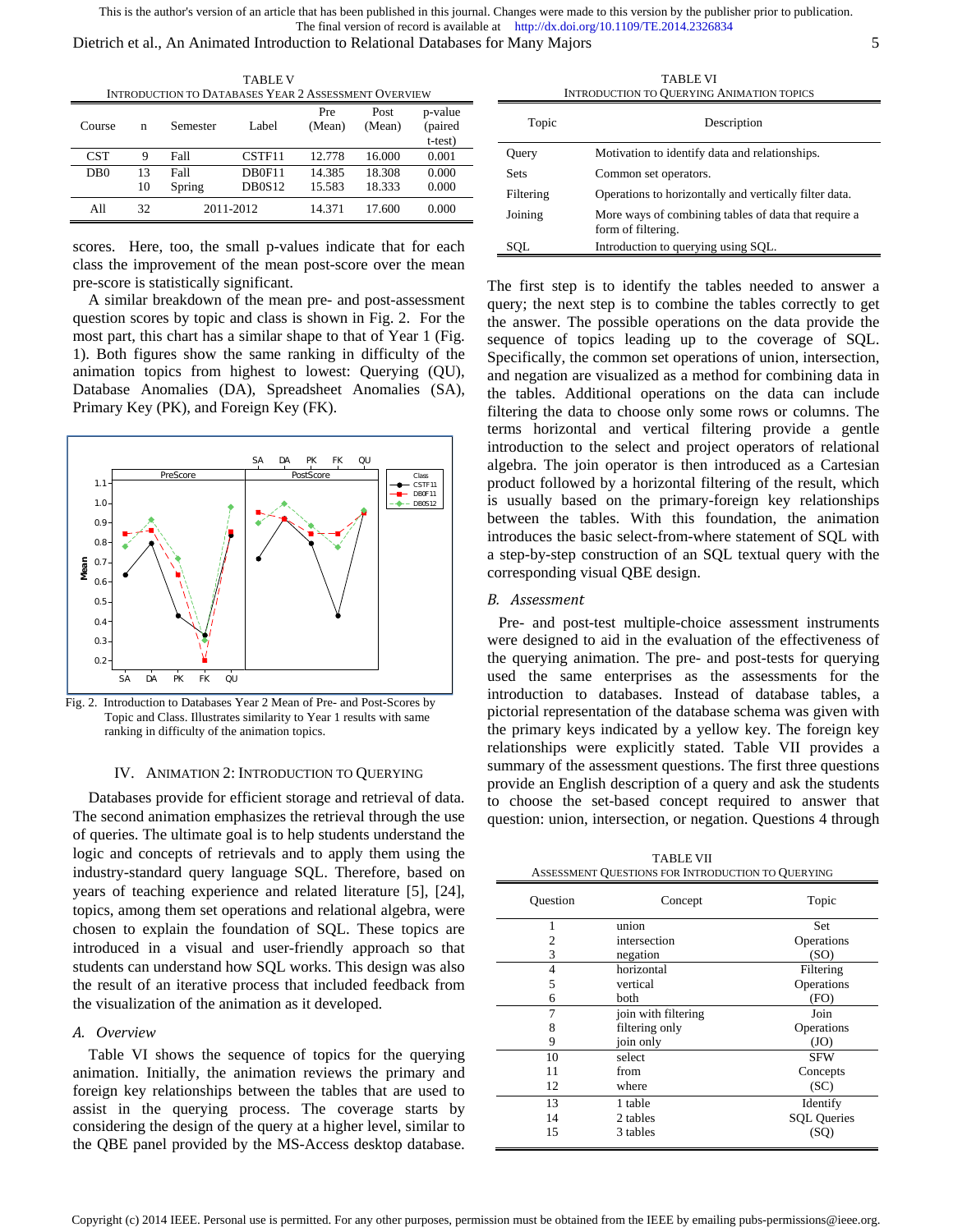The final version of record is available at http://dx.doi.org/10.1109/TE.2014.2326834

Dietrich et al., An Animated Introduction to Relational Databases for Many Majors 6

| <b>TABLE VIII</b><br><b>INTRODUCTION TO QUERYING ASSESSMENT OVERVIEW</b> |    |           |        |               |                |                               |
|--------------------------------------------------------------------------|----|-----------|--------|---------------|----------------|-------------------------------|
| Course                                                                   | n  | Semester  | Label  | Pre<br>(Mean) | Post<br>(Mean) | p-value<br>(paired<br>t-test) |
| <b>CST</b>                                                               | 9  | Fall      | CSTF11 | 5.333         | 8.333          | 0.036                         |
| D <sub>B</sub> 0                                                         | 13 | Fall      | DB0F11 | 7.615         | 12.154         | 0.003                         |
|                                                                          | 10 | Spring    | DB0S12 | 6.400         | 13.400         | 0.000                         |
| A11                                                                      | 32 | 2011-2012 |        | 6.594         | 11.469         | 0.000                         |

6 emphasize filtering by determining which concept would be applied to achieve the desired fields in the result of the query: horizontal only, vertical only, both horizontal and vertical filtering, or neither. Similarly, questions 7 through 9 emphasize natural joins and ask which concepts are required to answer the query with the desired fields: natural join only, horizontal filtering only, vertical filtering only, or a combination of the above. Questions 10 through 12 ask students to relate the clauses of a generic SQL query to the concepts of horizontal filtering, vertical filtering, or Cartesian product. The last three queries elicit students to choose the correct SQL specification for the described query. The queries range from a simple query involving one table to a query with three tables.

# *C. Evaluation*

The querying animation was introduced in the second year in three courses: the technology-based course for non-majors (CST) and two offerings of the database course for non-majors (DB0) across two semesters. All offerings used the animation. The scores on the pre-assessment and post-assessment instruments were on a scale of 0 to 15, with each multiplechoice question being graded as 0 or 1 – incorrect or correct. Table VIII provides the mean pre- and post-test total scores by class, and includes the p-values for a paired t-test. The small p-values provide evidence that the improvement in the mean post-scores for the student over the mean pre-scores is statistically significant.

An analysis of the pre and post question scores by querying topic and class shown in Fig. 3 illustrates the improvement between the pre and post assessments. Unlike the introduction to databases animation in which the class graphs of the preand post-test question scores by topic had similar structure, the querying animation shows more variability between classes.



Fig. 3. Introduction to Querying Mean of Pre- and Post-test Scores by Topic and Class. Illustrates the improvement of preand post-test assessments by class and topic.

Querying builds on the fundamental introduction to databases in the first animation and involves more advanced topics. The most difficult topic appears to be the join operations, which is one of the harder concepts for students to understand in the classroom, too. The most improved topic is that of SQL queries (SQ), which illustrates that most students were able to identify the correct specification of queries in SQL after viewing the animation and participating in learning activities in support of the animation.

### V. LEARNER FEEDBACK

In addition to the assessment data gathered and evaluated for the pre- and post-tests, learner feedback was compiled as an important component of the evaluation [22]. In particular, the open-ended comments from the students were particularly encouraging. The following are a representative sample of the 77 comments volunteered by students:

- *Absolutely loved all the animations. I know I am a visual learner and having the animations was a huge help. Especially in this type of class where a lot of the information is complex to explain with just words and lecture. Really like the scroll feature and that the animation could be rewound or fast-forwarded by dragging along the bottom. Overall, excellent.*
- *The animation was a very helpful way to visualize the processes that normally occur "unseen." The best example I can think of was its method of showing normalization, as it showed with each step certain fields being blanked out and implemented in a new table.*
- *Those little flash animations were definitely very helpful in learning some of the various concepts. It helped that the animations were dynamic, helping some concepts stick better than they would from a textbook or slideshow.*
- *The textbook and PowerPoint slides were not really helpful in my understanding. Going back to the animation was extremely helpful as it showed in a logical manner how queries work in both QBE and SQL.*
- *The animation was useful because it was available at all times and it could also be repeated multiple times if the repetition was necessary for comprehension.*

Some students reinforced that although the animations are helpful, practice is essential to learning:

 *I believe that ultimately the hands-on labs on queries and SQL queries was the most successful at helping us understand queries. However, the animation also was helpful in that it illustrated what needed to be done and what was meant by a certain query.* 

The importance of practice coincides with the cooperative learning approach of this research as well as the recommendations of [22].

A qualitative content analysis [26], [27] was performed on the open-ended comments gathered in the assessment timeframe. A data-driven, inductive approach was used to determine the categories and subcategories in the coding frame shown in Table IX. The main categories are Helpful,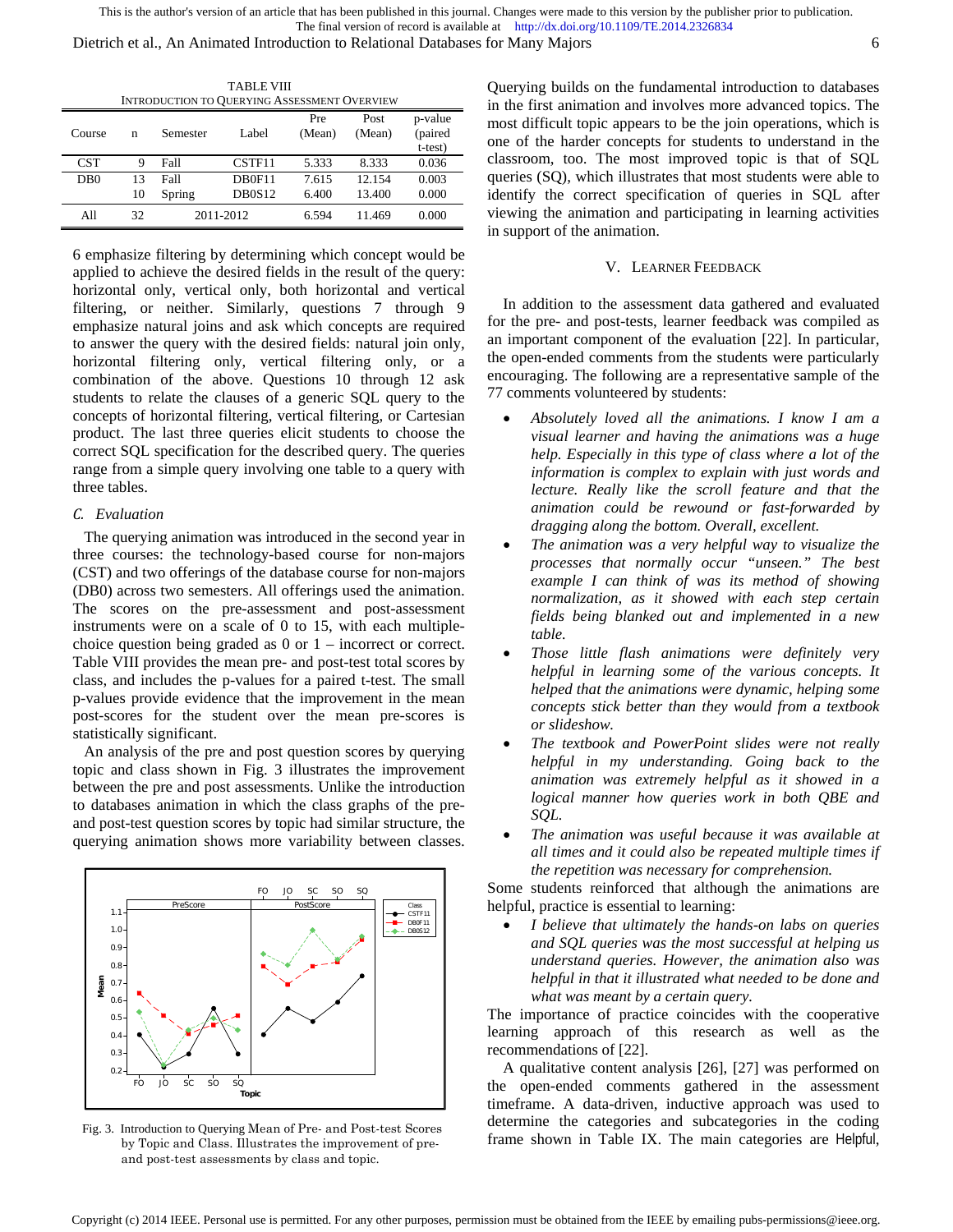Dietrich et al., An Animated Introduction to Relational Databases for Many Majors 7 The final version of record is available at http://dx.doi.org/10.1109/TE.2014.2326834

TABLE IX CODING FRAME FOR QUALITATIVE CONTENT ANALYSIS OF LEARNER FEEDBACK

| Categories   | Code            | Subcategories                                          |
|--------------|-----------------|--------------------------------------------------------|
|              | H1              | Helpful/useful/beneficial (no specific reason)         |
| Helpful      | H <sub>2</sub>  | Visual learner                                         |
|              | H3              | Visualization/dynamic presentation                     |
|              | H <sub>4</sub>  | Repeatable for learning and studying                   |
|              | H <sub>5</sub>  | Interactive replay capability                          |
|              | H <sub>6</sub>  | Better than slides                                     |
|              | H7              | Better than textbook                                   |
|              | H8              | Helpful in understanding: Redundancies                 |
|              | H <sub>9</sub>  | Helpful in understanding: Anomalies                    |
|              | H10             | Helpful in understanding: Breakdown                    |
|              | H11             | Helpful in understanding: Relations                    |
|              | H12             | Helpful in understanding: Keys                         |
|              | H13             | Helpful in understanding: Queries                      |
|              | H <sub>14</sub> | Helpful in understanding: SQL                          |
|              | H <sub>15</sub> | Liked the change of pace from lecture/slides           |
|              | $_{11}$         | Not enough depth of topic coverage                     |
|              | I2              | Improvement in visual presentation (color,<br>clutter) |
| Improvements | 13              | Difficult to understand: Redundancy                    |
| Needed       | 14              | Difficult to understand: Anomalies                     |
|              | 15              | Difficult to understand: Foreign keys                  |
|              | 16              | Difficult to understand: Joins                         |
|              | N1              | Practice better                                        |
| Not.         | N <sub>2</sub>  | Text better                                            |
| as           | N3              | Slides better                                          |
| Helpful      | N <sub>4</sub>  | Instructor better                                      |
|              | N5              | Not helpful (no specific reason)                       |

Improvements Needed, and Not as Helpful. Each category has multiple subcategories corresponding to specific reasons for belonging to the category. Note that a code has been assigned to subcategories to assist in charting the results. One openended comment may map to several subcategories. For example, coding the first comment results in a count for visual learner (H2) and another for interactive replay capability (H5). The code H1 corresponds to a miscellaneous helpful comment where a specific reason was not given. Similarly, the code N5 corresponds to a miscellaneous "not as helpful" comment. Fig. 4 indicates the counts in each of the subcategories. The top four subcategories illustrate that students find the animations helpful, particularly due to visualization, and appreciate the ability to repeat the animation for learning and studying. In addition, 70 of the 77 comments (91%) included a mapping to the Helpful category, whereas three of 77 (4%) comments mapped only to the Improvements Needed category and four out of 77 (5%) mapped only to the Not as Helpful category.

#### VI. CONCLUSION, DISCUSSION, AND FUTURE WORK

The design and evaluation of the animations presented in this paper represent a significant first step in introducing fundamental database concepts to students of many majors. The animations provide visual learners with an engaging method to learn the topics presented with the ability to replay the dynamic presentation. The evaluation indicated that student knowledge of fundamental database concepts improved significantly with the use of the courseware. In particular, the evaluation of the Introduction to Databases animation indicates that students of many majors can identify the data needed to answer various types of queries. Also, the evaluation of the Introduction to Querying animation illustrates that students of diverse backgrounds are able to recognize the correct specification of a basic SQL query. These results provide evidence to support future work in making databases accessible to a wider audience. In addition, the learner feedback confirmed that the animations assisted the learning process by visualizing complex concepts. The animations have also been presented in various venues in regional and international conferences [28]-[31], and have been well received.

Another potential use of these animations may be for the Computer Science Principles project [32], which is a collaborative effort of computer science educators to design a new introductory-level college course on computing. Seven "big ideas" have been formulated in support of the learning objectives for this course; "Big Idea III" states that "data and information facilitate the creation of knowledge." The expectation is that these animations can provide a resource for coverage of data within the context of CS Principles.

An additional objective of this on-going project is to provide the capability for educators to customize the animation with an example of their own choice. The animations described in this paper have a fixed scenario based on students, courses, and students taking courses. The customized example must also represent two entities and a many-to-many relationship between these entities. The customization uses XML to specify the text and data for the example scenario with a companion XML Schema Definition (XSD) that verifies the format of the XML, which is loaded into the animation using the XML capabilities provided by the object-oriented programming language (ActionScript 3) supported within the Flash development environment.

To facilitate the customization and long-term flexibility of the project, the animations were refined and implemented using Flash Builder, which is also known as FLEX. FLEX is a framework for building Flash animations that uses XML for defining the visual components and ActionScript to implement the underlying logic. This redesign in FLEX allowed the incorporation of formative feedback received from workshops to refine the animations. In particular, discrete steps were introduced within the topic that can be selected to restart the animation at that point. This concept of segmentation supports positive learning effects by providing meaning to the structure of the animation [33]. The original versions (Version 1.0) of the animations assessed in this paper are available on the Web site [6]. The revised versions (Version 2.0) are also available, including customizations for computational molecular biology (CMB) and geographic information systems (GIS). There are also resources for each customization that include an Access database instance as well as the SQL standard statements for creating and populating the database, since the animations are also useful for introducing these concepts to majors.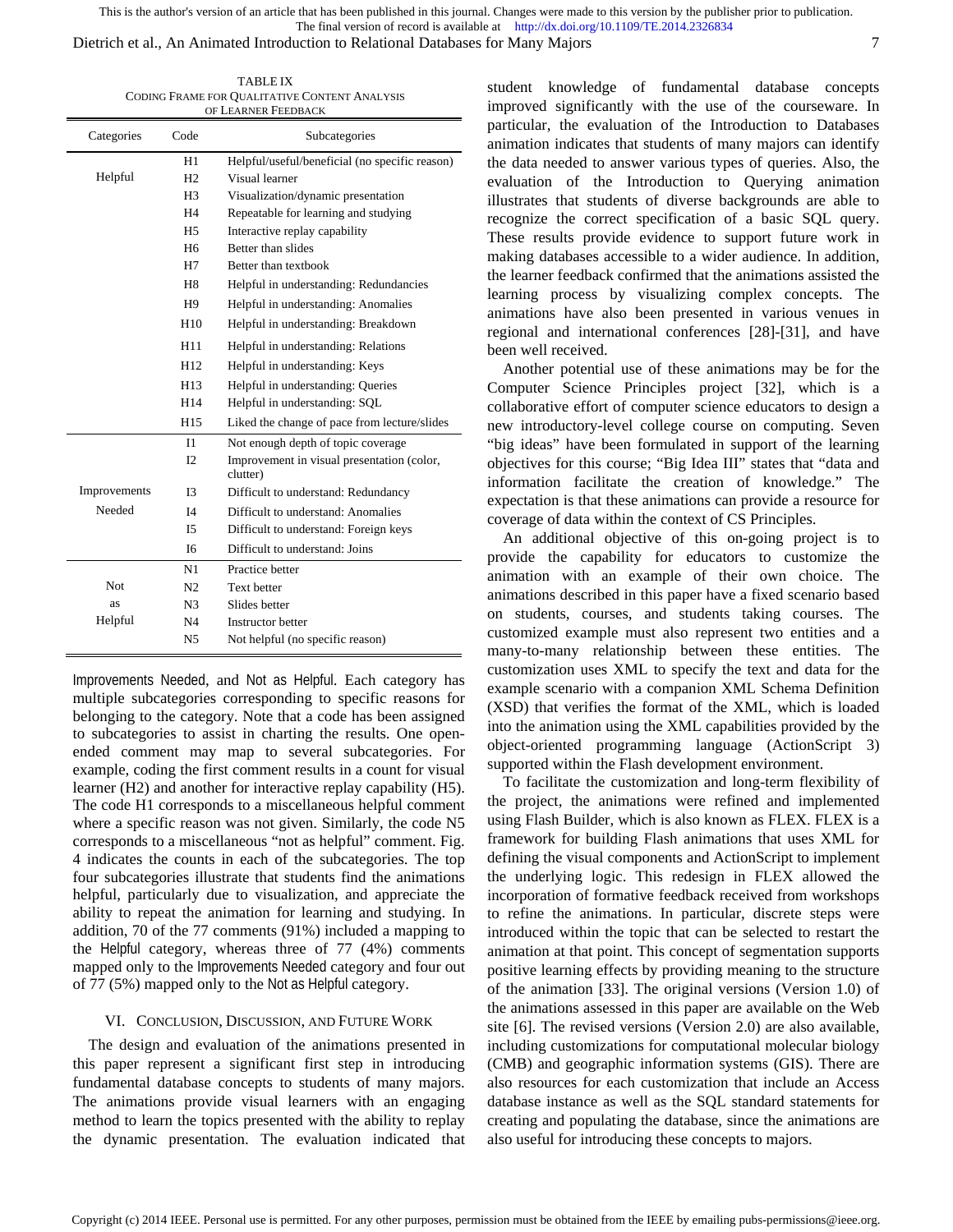Dietrich et al., An Animated Introduction to Relational Databases for Many Majors 8



Fig. 4. Counts for Subcategories in the Coding Frame. The top responses are in the Helpful category, indicating that students find the animations helpful, particularly due to visualization, and appreciate the ability to repeat the animation for learning and studying.

There are several directions for future work. One objective is the design of a customizable, self-assessment framework to incorporate formative feedback into the animations. The planned framework will give students the ability to respond to questions as part of the animation to increase their level of comprehension. Responding involves answering questions about the learning outcomes of the visualization, and studies indicate that responding significantly improves learning over just viewing [22]. The proposed self-assessment for the animations should focus on improving the student's comprehension of the learning outcomes of the animations, while encouraging the student to continue to use the animation to reinforce learning. This ideal is known as a mastery goal in cognitive theory [34] versus a performance goal that focuses on a grade. Another objective is the development of tools to assist in the customization of the animation and the selfassessment framework. Though the customization process is feasible for computer scientists, visual and user-friendly tools are necessary and crucial to the adoption and broader impact of the animations for other disciplines.

# ACKNOWLEDGMENT

Thanks are due to many who contributed to this effort, including Bangbo Hu as a domain partner for geographic information systems; Carol Weiss for assistance with assessment; Patricia Clark for artistic assessment, Brad Schneider for his contributions on the design and development of the FLASH animations, and Priya Dharshini Ponniah Rajagopal for assistance in the development of the FLEX animations. We would also like to thank Monisha Pulimood for customizing the animation for computational journalism and using the customized animation in her classes.

#### **REFERENCES**

- [1] L. Snyder, *Fluency with Information Technology: Skills, Concepts, & Capabilities*, 4th ed. Boston, MA: Addison-Wesley, 2010.
- [2] D. Nolan and D. T. Lang, "Computing in the statistics curricula," *American Statistician,* vol. 64, no. 2, pp. 97-107, 2010.
- [3] S. M. Pulimood, D. Shaw, and E. Lounsberry, "Gumshoe: a model for undergraduate computational journalism education," in *SIGCSE*, 2011, pp. 529-534.
- [4] D. Goelman, "Databases, non-majors and collaborative learning: a ternary relationship," in *ITiCSE*, 2008, pp. 27-31.
- [5] E. S. Adams, M. Granger, Don Goelman, and C. Ricardo, 2004. "Managing the introductory database course: what goes in and what comes out?" in *SIGCSE*, 2004, pp. 497-498.
- [6] S. W. Dietrich and D. Goelman (2014, May 19). *Databases for Many Majors* [Online]. Available: http://databasesmanymajors.faculty.asu.edu/
- [7] M. B. McGrath and J. B. Brown, "Visual learning for science and engineering," *IEEE Computer Graphics and Applications*, vol. 25, no. 5, pp. 56-63, Sep. 2005.
- [8] R. Lowe, "Interrogation of a dynamic visualization during learning," *Learning and Instruction*, vol. 14, no. 3, pp. 257-274, Jun. 2004.
- [9] C. Wetzel, P. Ratdtke, and H. Stern, *Instructional effectiveness of video media*, Hillsdale: NJ: Lawrence Erlbaum Associates, 1994.
- [10] R. Gagné, L. Briggs, and W. Wager, *Principles of Instructional Design*   $3<sup>rd</sup>$  ed. Orlando, FL: Holt, Rinehart and Wilson, 1988.
- [11] M. Ben-Ari, R. Bednarik, R. Ben-Bassat Levy, G. Ebel, A. Moreno, N. Myller, and E. Sutinen, "A decade of research and development on program animation: The Jeliot experience," *Journal Visual Languages and Computing,* vol*.* 22, pp. 375-384, 2011.
- [12] C. A. Shaffer, M. L. Cooper, A. J. D. Alon, M. Akbar, M. Stewart, S. Ponce, and S. H. Edwards, "Algorithm Visualization: The State of the Field," *ACM ToCE,* vol. 10, no. 3, pp. 1-22, Aug. 2010.
- [13] O. Balci, W. Gilley, R. J. Adams, E. Tunar, and N. D. Barnette, "Animations to assist learning some key computer science topics," *JERIC*, vol. 1, no. 2es, Aug. 2001.
- [14] ACM SIGMOD (2014, May 19). *Free/public domain software* [Online]. Available: http://www.sigmod.org/resources/free-public-domainsoftware
- [15] S. W. Dietrich (2014, May 19). *WinRDBI* [Online]. Available: http://winrdbi.asu.edu/